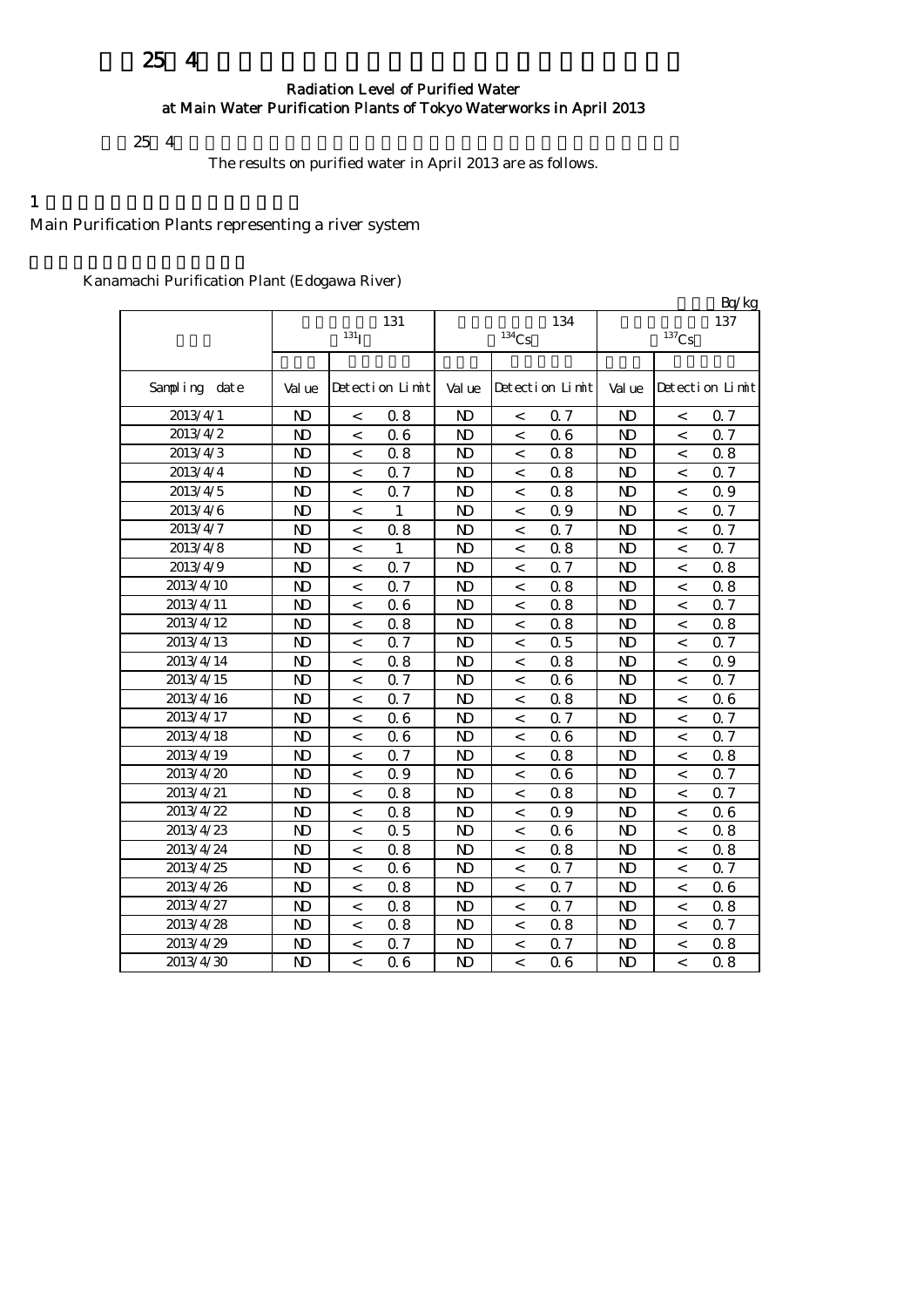#### Asaka Purification Plant (Arakawa River)

|                       |                |                          |                 |                |                          |                 |                |                          | Bq/kg           |
|-----------------------|----------------|--------------------------|-----------------|----------------|--------------------------|-----------------|----------------|--------------------------|-----------------|
|                       |                |                          | 131             |                |                          | 134             |                |                          | 137             |
|                       |                | 131 <sub>l</sub>         |                 |                | $134$ Cs                 |                 |                | $^{137}\mathrm{Cs}$      |                 |
|                       |                |                          |                 |                |                          |                 |                |                          |                 |
| Sampling date         | Val ue         |                          | Detection Limit | Val ue         |                          | Detection Limit | Val ue         |                          | Detection Limit |
| 2013/4/1              | N <sub>D</sub> | $\,<\,$                  | 06              | N <sub>D</sub> | $\,<\,$                  | 06              | $\mathbf{N}$   | $\,<\,$                  | 0.7             |
| 2013/4/2              | $\mathbf{D}$   | $\,<\,$                  | 0.8             | $\mathbf{N}$   | $\,<\,$                  | 0.8             | $\mathbf{N}$   | $\,<\,$                  | 0.7             |
| 2013/4/3              | $\mathbf{N}$   | $\,<$                    | 0.7             | N <sub>D</sub> | $\,<\,$                  | 0.7             | $\mathbf{N}$   | $\,<\,$                  | Q <sub>7</sub>  |
| 2013/4/4              | $\mathbf{N}$   | $\overline{\phantom{a}}$ | 06              | N <sub>D</sub> | $\lt$                    | 06              | $\mathbf{N}$   | $\,<\,$                  | 0.7             |
| 2013/4/5              | $\mathbf{D}$   | $\,<$                    | 06              | N <sub>D</sub> | $\,<\,$                  | 06              | $\mathbf{N}$   | $\,<\,$                  | 0.8             |
| 2013/4/6              | $\mathbf{D}$   | $\overline{\phantom{a}}$ | 0.9             | N <sub>D</sub> | $\,<\,$                  | 0.7             | $\mathbf{N}$   | $\overline{\phantom{a}}$ | 0.8             |
| 2013/4/7              | $\mathbf{N}$   | $\,<$                    | 0.7             | N <sub>D</sub> | $\,<\,$                  | 06              | $\mathbf{N}$   | $\,<\,$                  | 0.9             |
| 2013/4/8              | $\mathbf{N}$   | $\,<$                    | 0.8             | N <sub>D</sub> | $\,<$                    | 0.7             | $\mathbf{N}$   | $\,<$                    | 08              |
| $2013/4/\overline{9}$ | $\mathbf{D}$   | $\,<\,$                  | 0.7             | N <sub>D</sub> | $\,<\,$                  | 0.8             | $\mathbf{N}$   | $\,<$                    | 0.7             |
| 2013/4/10             | $\mathbf{N}$   | $\,<$                    | 0.8             | N <sub>D</sub> | $\overline{\phantom{0}}$ | 0.8             | $\mathbf{N}$   | $\,<\,$                  | 0.8             |
| 2013/4/11             | $\mathbf{D}$   | $\,<$                    | Q 7             | N <sub>D</sub> | $\,<\,$                  | 0.8             | $\mathbf{D}$   | $\,<\,$                  | 0.9             |
| 2013/4/12             | $\mathbf{N}$   | $\,<$                    | Q <sub>7</sub>  | N <sub>D</sub> | $\,<\,$                  | 0.7             | N <sub>D</sub> | $\,<$                    | 06              |
| 2013/4/13             | $\mathbf{D}$   | $\,<\,$                  | 0.9             | N <sub>D</sub> | $\,<\,$                  | 0.7             | $\mathbf{N}$   | $\,<\,$                  | 08              |
| 2013/4/14             | $\mathbf{D}$   | $\,<$                    | 0.8             | N <sub>D</sub> | $\,<\,$                  | 0.8             | $\mathbf{N}$   | $\overline{a}$           | Q 7             |
| 2013/4/16             | $\mathbf{D}$   | $\,<$                    | 0.8             | N <sub>D</sub> | $\,<\,$                  | Q 9             | $\mathbf{N}$   | $\overline{a}$           | 0.8             |
| 2013/4/17             | $\mathbf{D}$   | $\,<$                    | 08              | N <sub>D</sub> | $\,<$                    | 06              | N <sub>D</sub> | $\,<\,$                  | 06              |
| 2013/4/18             | $\mathbf{N}$   | $\,<$                    | 0.7             | N <sub>D</sub> | $\,<$                    | 06              | $\mathbf{N}$   | $\,<$                    | 0.7             |
| 2013/4/19             | $\mathbf{D}$   | $\,<\,$                  | 06              | N <sub>D</sub> | $\overline{\phantom{a}}$ | 06              | $\mathbf{D}$   | $\,<\,$                  | 0.7             |
| 2013/4/20             | $\mathbf{D}$   | $\,<$                    | 0.8             | N <sub>D</sub> | $\,<\,$                  | 0.7             | $\mathbf{N}$   | $\,<$                    | 08              |
| 2013/4/21             | $\mathbf{N}$   | $\,<\,$                  | Q <sub>7</sub>  | N <sub>D</sub> | $\,<\,$                  | 0.5             | $\mathbf{N}$   | $\,<\,$                  | 0.7             |
| 2013/4/22             | $\mathbf{D}$   | $\,<\,$                  | 06              | N <sub>D</sub> | $\,<\,$                  | 0.9             | $\mathbf{N}$   | $\,<\,$                  | 0.9             |
| 2013/4/23             | $\mathbf{N}$   | $\,<\,$                  | Q 7             | N <sub>D</sub> | $\,<\,$                  | $\mathbf{1}$    | $\mathbf{N}$   | $\,<\,$                  | 0.9             |
| 2013/4/24             | $\mathbf{N}$   | $\overline{a}$           | 0.8             | N <sub>D</sub> | $\overline{\phantom{a}}$ | 0.7             | $\mathbf{N}$   | $\overline{a}$           | 0.7             |
| 2013/4/25             | $\mathbf{N}$   | $\overline{\phantom{a}}$ | 0.7             | N <sub>D</sub> | $\overline{\phantom{a}}$ | 0.9             | $\mathbf{N}$   | $\overline{\phantom{a}}$ | 0.8             |
| 2013/4/26             | $\mathbf{D}$   | $\,<$                    | 0.7             | $\mathbf{N}$   | $\,<$                    | 0.8             | $\mathbf{N}$   | $\,<\,$                  | 0.8             |
| 2013/4/27             | $\mathbf{N}$   | $\,<$                    | 0.9             | N <sub>D</sub> | $\,<\,$                  | 0.9             | $\mathbf{N}$   | $\,<$                    | 0.9             |
| 2013/4/28             | $\mathbf{D}$   | $\,<\,$                  | Q <sub>7</sub>  | N <sub>D</sub> | $\,<$                    | 06              | N <sub>D</sub> | $\,<\,$                  | 0.7             |
| 2013/4/29             | $\mathbf{D}$   | $\,<\,$                  | 08              | N <sub>D</sub> | $\,<$                    | 0.8             | $\mathbf{N}$   | $\,<\,$                  | 0.7             |
| 2013/4/30             | $\mathbf{D}$   | $\,<$                    | 0.8             | N <sub>D</sub> | $\,<\,$                  | 0.8             | $\mathbf{N}$   | $\,<$                    | 0.8             |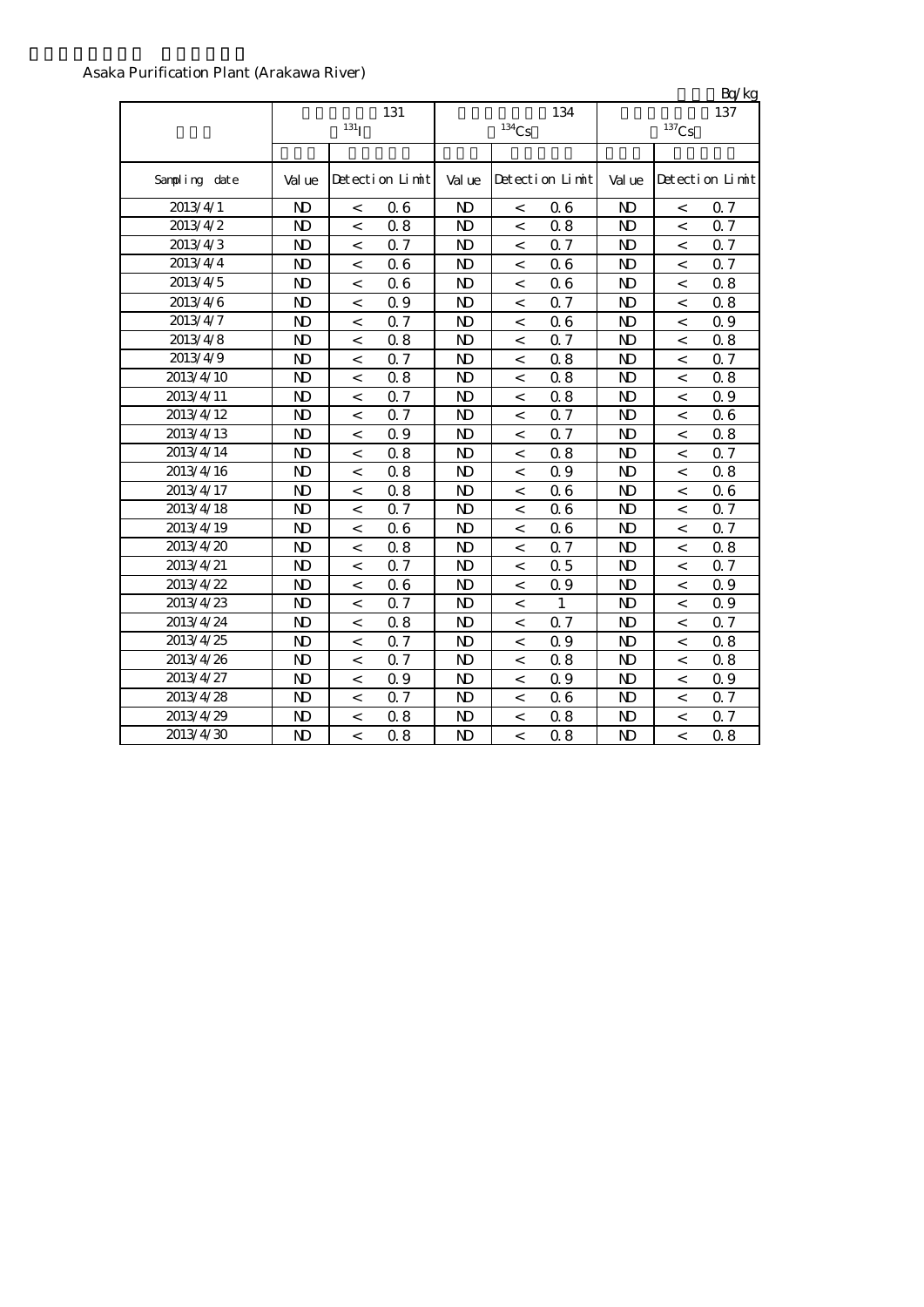## Ozaku Purification Plant (Tamagawa River)

|                  |                |                          |                 |                |                          |                 |                |                     | Bq/kg           |
|------------------|----------------|--------------------------|-----------------|----------------|--------------------------|-----------------|----------------|---------------------|-----------------|
|                  |                |                          | 131             |                |                          | 134             |                |                     | 137             |
|                  |                | 131 <sub>I</sub>         |                 |                | $134$ Cs                 |                 |                | $^{137}\mathrm{Cs}$ |                 |
|                  |                |                          |                 |                |                          |                 |                |                     |                 |
| Sampling date    | Val ue         |                          | Detection Limit | Val ue         |                          | Detection Limit | Val ue         |                     | Detection Limit |
| 2013/4/1         | $\mathbf{N}$   | $\,<$                    | 08              | $\mathbf{N}$   | $\,<$                    | 0.7             | N <sub>D</sub> | $\,<$               | 0.7             |
| 2013/4/2         | N)             | $\,<$                    | 0.5             | N <sub>D</sub> | $\overline{\phantom{a}}$ | 0.7             | N)             | $\,<\,$             | 0.7             |
| 2013/4/3         | $\mathbf{D}$   | $\,<\,$                  | 0.5             | N <sub>D</sub> | $\,<\,$                  | 0.7             | N <sub>D</sub> | $\,<\,$             | 0.7             |
| 2013/4/4         | N <sub>D</sub> | $\,<\,$                  | 0.7             | N)             | $\,<\,$                  | 0.8             | N <sub>D</sub> | $\,<\,$             | 0.7             |
| 2013/4/5         | $\mathbf{D}$   | $\,<$                    | 0.7             | N <sub>D</sub> | $\,<$                    | 06              | $\mathbf{N}$   | $\,<\,$             | Q 7             |
| 2013/4/6         | $\mathbf{N}$   | $\,<$                    | $\mathbf{1}$    | $\mathbf{N}$   | $\,<\,$                  | 0.9             | $\mathbf{N}$   | $\,<\,$             | 0.8             |
| 2013/4/7         | $\mathbf{D}$   | $\,<$                    | 0.8             | N <sub>D</sub> | $\,<$                    | 0.7             | $\mathbf{N}$   | $\,<\,$             | 0.7             |
| 2013/4/8         | $\mathbf{D}$   | $\,<\,$                  | 0.8             | N <sub>D</sub> | $\,<$                    | 0.8             | $\mathbf{N}$   | $\,<\,$             | 0.9             |
| 2013/4/9         | N <sub>D</sub> | $\,<$                    | 0.8             | N <sub>D</sub> | $\,<\,$                  | 0.7             | $\mathbf{N}$   | $\,<\,$             | 0.9             |
| 2013/4/10        | N <sub>D</sub> | $\overline{a}$           | 0.7             | N <sub>D</sub> | $\,<$                    | 06              | N <sub>D</sub> | $\overline{a}$      | 08              |
| 2013/4/11        | N <sub>D</sub> | $\,<$                    | 08              | N <sub>D</sub> | $\,<$                    | 0.8             | $\mathbf{N}$   | $\,<$               | 0.9             |
| $2013/\sqrt{12}$ | $\mathbf{N}$   | $\,<$                    | 06              | $\mathbf{N}$   | $\,<\,$                  | 06              | $\mathbf{N}$   | $\,<\,$             | 06              |
| 2013/4/13        | N <sub>D</sub> | $\lt$                    | 06              | N <sub>D</sub> | $\overline{\phantom{0}}$ | 0.5             | $\mathbf{N}$   | $\,<\,$             | 0.7             |
| 2013/4/14        | $\mathbf{D}$   | $\,<$                    | 06              | N <sub>D</sub> | $\overline{\phantom{a}}$ | 06              | $\mathbf{N}$   | $\,<$               | 06              |
| 2013/4/15        | $\mathbf{N}$   | $\,<\,$                  | 08              | N <sub>D</sub> | $\,<\,$                  | 0.9             | $\mathbf{N}$   | $\,<\,$             | 0.8             |
| 2013/4/16        | N <sub>D</sub> | $\,<\,$                  | 0.7             | N <sub>D</sub> | $\,<\,$                  | 06              | $\mathbf{N}$   | $\,<\,$             | 0.7             |
| 2013/4/17        | N <sub>D</sub> | $\,<$                    | 06              | N <sub>D</sub> | $\overline{\phantom{0}}$ | 0.7             | $\mathbf{N}$   | $\overline{a}$      | 0.8             |
| 2013/4/18        | N <sub>D</sub> | $\,<\,$                  | 0.7             | N <sub>D</sub> | $\,<\,$                  | 0.7             | $\mathbf{N}$   | $\,<\,$             | 0.8             |
| 2013/4/19        | N <sub>D</sub> | $\,<\,$                  | 06              | N <sub>D</sub> | $\,<\,$                  | 0.5             | $\mathbf{N}$   | $\,<\,$             | 0.5             |
| 2013/4/20        | N <sub>D</sub> | $\,<$                    | 0.8             | $\mathbf{N}$   | $\,<\,$                  | Q 9             | N <sub>D</sub> | $\,<$               | 08              |
| 2013/4/21        | $\mathbf{D}$   | $\overline{\phantom{a}}$ | 0.9             | $\mathbf{N}$   | $\overline{\phantom{a}}$ | 0.7             | $\mathbf{N}$   | $\,<$               | 0.8             |
| 2013/4/22        | $\mathbf{N}$   | $\overline{\phantom{a}}$ | 0.8             | $\mathbf{N}$   | $\,<\,$                  | 0.8             | $\mathbf{N}$   | $\,<\,$             | 0.7             |
| 2013/4/23        | $\mathbf{N}$   | $\,<$                    | 0.5             | $\mathbf{D}$   | $\,<$                    | 0.7             | N <sub>D</sub> | $\,<\,$             | 0.7             |
| 2013/4/24        | N <sub>D</sub> | $\overline{a}$           | 0.7             | N <sub>D</sub> | $\,<$                    | 0.9             | N <sub>D</sub> | $\,<\,$             | 0.8             |
| 2013/4/25        | $\mathbf{N}$   | $\,<\,$                  | 0.7             | $\mathbf{N}$   | $\,<$                    | 0.9             | $\mathbf{N}$   | $\,<\,$             | 0.7             |
| 2013/4/26        | N <sub>D</sub> | $\,<$                    | 06              | $\mathbf{N}$   | $\,<\,$                  | 0.7             | N <sub>D</sub> | $\,<\,$             | 06              |
| 2013/4/27        | <b>ND</b>      | $\,<\,$                  | Q 7             | $\mathbf{N}$   | $\overline{\phantom{0}}$ | 0.7             | N <sub>D</sub> | $\,<$               | 0.7             |
| 2013/4/28        | $\mathbf{D}$   | $\,<$                    | Q 7             | $\mathbf{N}$   | $\,<$                    | 06              | $\mathbf{N}$   | $\,<$               | 06              |
| 2013/4/29        | N <sub>D</sub> | $\,<\,$                  | 06              | N <sub>D</sub> | $\,<\,$                  | 0.8             | $\mathbf{N}$   | $\,<\,$             | 0.7             |
| 2013/4/30        | N <sub>D</sub> | $\,<\,$                  | 06              | N <sub>D</sub> | $\,<\,$                  | 06              | $\mathbf{N}$   | $\,<\,$             | 0.7             |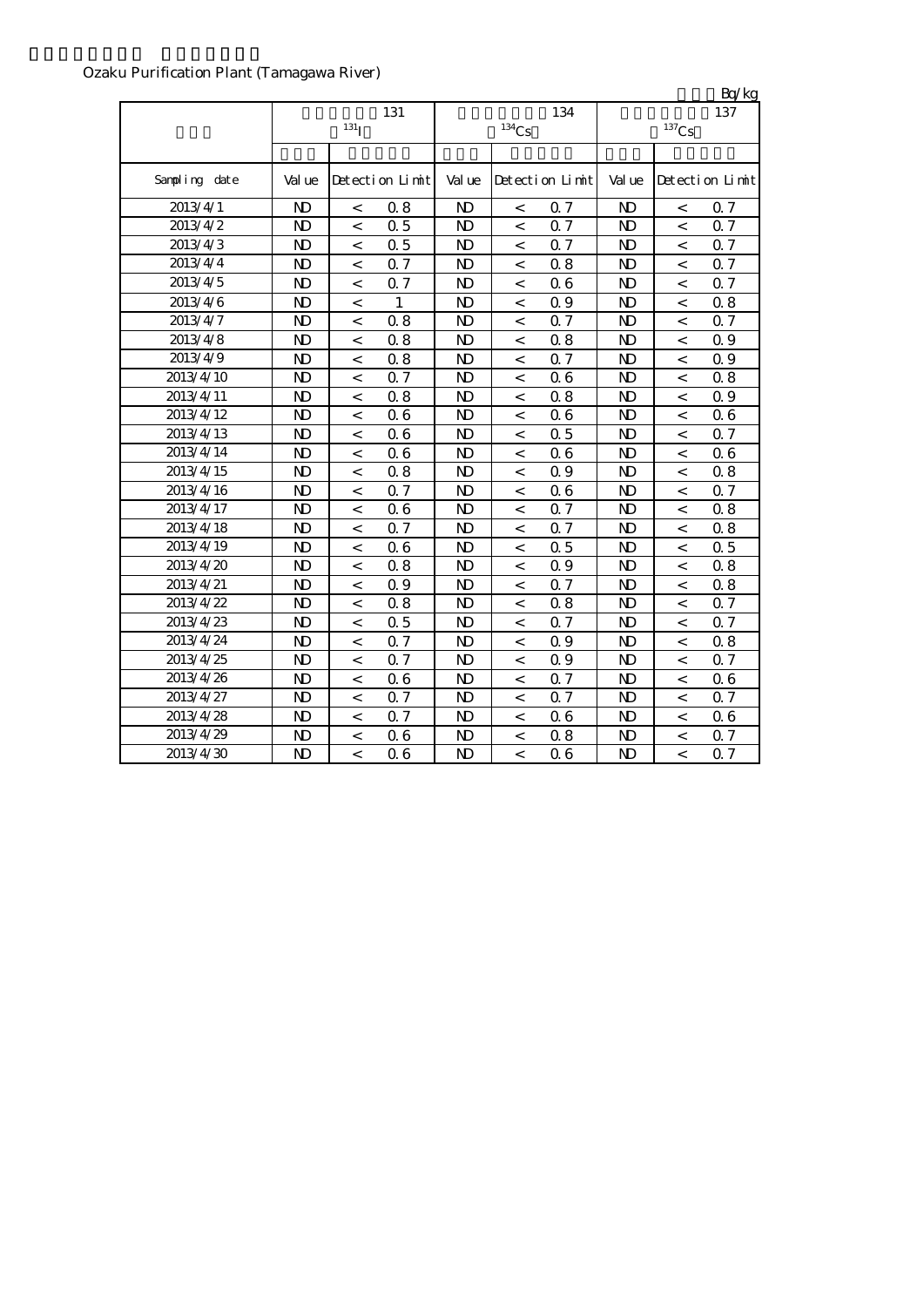| Higashi-murayama Purification Plant (Tamagawa Arakawa River) |  |  |
|--------------------------------------------------------------|--|--|
|                                                              |  |  |

|               |                |                          |                 |              |                     |                 |                |                          | Bq/kg           |
|---------------|----------------|--------------------------|-----------------|--------------|---------------------|-----------------|----------------|--------------------------|-----------------|
|               | 131            |                          |                 |              |                     | 134             | 137            |                          |                 |
|               |                | 131 <sub>I</sub>         |                 |              | $^{134}\mathrm{Cs}$ |                 |                | $^{137}\mathrm{Cs}$      |                 |
|               |                |                          |                 |              |                     |                 |                |                          |                 |
| Sampling date | Val ue         |                          | Detection Limit | Val ue       |                     | Detection Limit | Value          |                          | Detection Limit |
| 2013/4/1      | N <sub>D</sub> | $\,<\,$                  | $\alpha$ 7      | N)           | $\,<\,$             | 0.7             | N <sub>D</sub> | $\,<\,$                  | $\alpha$ 7      |
| 2013/4/2      | $\mathbf{N}$   | $\,<$                    | 06              | $\mathbf{N}$ | $\,<$               | 06              | $\mathbf{N}$   | $\overline{\phantom{a}}$ | 0.9             |
| 2013/4/3      | $\mathbf{N}$   | $\,<$                    | 06              | $\mathbf{D}$ | $\,<$               | 0.7             | N <sub>D</sub> | $\,<$                    | 0.7             |
| 2013/4/4      | N <sub>D</sub> | $\overline{\phantom{a}}$ | Q 7             | <b>ND</b>    | $\,<\,$             | 0.9             | N <sub>D</sub> | $\lt$                    | $\Omega$ 7      |
| 2013/4/5      | N <sub>D</sub> | $\,<$                    | 08              | $\mathbf{N}$ | $\,<\,$             | 0.9             | N <sub>D</sub> | $\,<\,$                  | 0.8             |
| 2013/4/6      | $\mathbf{N}$   | $\,<\,$                  | 0.9             | $\mathbf{N}$ | $\,<$               | 0.9             | $\mathbf{N}$   | $\,<$                    | 08              |
| 2013/4/7      | N <sub>D</sub> | $\,<\,$                  | 0.9             | $\mathbf{N}$ | $\,<$               | 0.7             | $\mathbf{N}$   | $\,<\,$                  | Q 7             |
| 2013/4/8      | N <sub>D</sub> | $\,<$                    | 0.7             | $\mathbf{N}$ | $\,<$               | 0.8             | N <sub>D</sub> | $\,<$                    | 0.8             |
| 2013/4/9      | N <sub>D</sub> | $\overline{\phantom{0}}$ | Q <sub>7</sub>  | <b>ND</b>    | $\,<$               | 0.7             | N <sub>D</sub> | $\,<$                    | 0.8             |
| 2013/4/10     | N <sub>D</sub> | $\,<$                    | 0.7             | $\mathbf{D}$ | $\,<$               | 0.8             | N <sub>D</sub> | $\,<$                    | 08              |
| 2013/4/11     | N <sub>D</sub> | $\,<$                    | 0.7             | $\mathbf{D}$ | $\,<\,$             | 0.8             | N <sub>D</sub> | $\,<\,$                  | 0.8             |
| 2013/4/12     | N <sub>D</sub> | $\,<$                    | 08              | $\mathbf{N}$ | $\,<\,$             | 0.8             | $\mathbf{N}$   | $\,<\,$                  | Q <sub>7</sub>  |
| 2013/4/13     | $\mathbf{N}$   | $\overline{\phantom{a}}$ | 0.9             | $\mathbf{N}$ | $\,<$               | 0.8             | $\mathbf{N}$   | $\overline{\phantom{0}}$ | 06              |
| 2013/4/14     | $\mathbf{N}$   | $\,<$                    | 08              | $\mathbf{N}$ | $\,<$               | 0.9             | $\mathbf{N}$   | $\overline{\phantom{0}}$ | 0.7             |
| 2013/4/15     | $\mathbf{N}$   | $\,<\,$                  | 06              | $\mathbf{N}$ | $\,<$               | 06              | $\mathbf{N}$   | $\overline{\phantom{0}}$ | 06              |
| 2013/4/16     | N <sub>D</sub> | $\,<\,$                  | 0.8             | $\mathbf{D}$ | $\,<$               | 0.8             | N <sub>D</sub> | $\overline{\phantom{0}}$ | 0.8             |
| 2013/4/17     | $\mathbf{N}$   | $\overline{\phantom{a}}$ | 06              | $\mathbf{N}$ | $\,<$               | 0.7             | $\mathbf{N}$   | $\,<$                    | 06              |
| 2013/4/18     | $\mathbf{N}$   | $\overline{\phantom{a}}$ | 0.7             | $\mathbf{D}$ | $\,<$               | 0.7             | $\mathbf{N}$   | $\overline{\phantom{a}}$ | 0.8             |
| 2013/4/19     | N <sub>D</sub> | $\,<\,$                  | 0.8             | <b>ND</b>    | $\,<$               | 0.8             | <b>ND</b>      | $\,<\,$                  | 0.8             |
| 2013/4/20     | N <sub>D</sub> | $\,<\,$                  | 0.7             | $\mathbf{N}$ | $\,<\,$             | 0.7             | N <sub>D</sub> | $\,<\,$                  | 0.8             |
| 2013/4/21     | N <sub>D</sub> | $\,<\,$                  | Q 7             | <b>ND</b>    | $\,<\,$             | 0.8             | N <sub>D</sub> | $\overline{a}$           | Q 7             |
| 2013/4/22     | $\mathbf{N}$   | $\,<\,$                  | 06              | $\mathbf{N}$ | $\,<\,$             | 0.8             | N <sub>D</sub> | $\,<$                    | 0.7             |
| 2013/4/23     | N <sub>D</sub> | $\,<$                    | 06              | $\mathbf{N}$ | $\,<$               | 0.7             | N <sub>D</sub> | $\,<$                    | 0.8             |
| 2013/4/24     | $\mathbf{N}$   | $\,<\,$                  | 0.7             | $\mathbf{N}$ | $\,<\,$             | 0.7             | N <sub>D</sub> | $\,<\,$                  | 0.8             |
| 2013/4/25     | N <sub>D</sub> | $\,<$                    | 0.7             | $\mathbf{N}$ | $\,<\,$             | 0.8             | $\mathbf{N}$   | $\,<\,$                  | 0.7             |
| 2013/4/26     | N <sub>D</sub> | $\,<$                    | 08              | $\mathbf{D}$ | $\,<$               | 0.8             | N <sub>D</sub> | $\,<$                    | 0.9             |
| 2013/4/27     | N <sub>D</sub> | $\,<$                    | $\mathbf{1}$    | ND           | $\,<\,$             | 0.9             | N <sub>D</sub> | $\,<$                    | 0.8             |
| 2013/4/28     | N <sub>D</sub> | $\,<\,$                  | 06              | $\mathbf{N}$ | $\,<$               | 0.8             | $\mathbf{N}$   | $\,<\,$                  | 0.7             |
| 2013/4/29     | N <sub>D</sub> | $\,<\,$                  | 0.8             | $\mathbf{D}$ | $\,<\,$             | 0.9             | N <sub>D</sub> | $\,<\,$                  | 0.8             |
| 2013/4/30     | $\mathbf{N}$   | $\,<\,$                  | Q 7             | $\mathbf{N}$ | $\,<\,$             | 0.9             | $\mathbf{N}$   | $\,<\,$                  | $0\,8$          |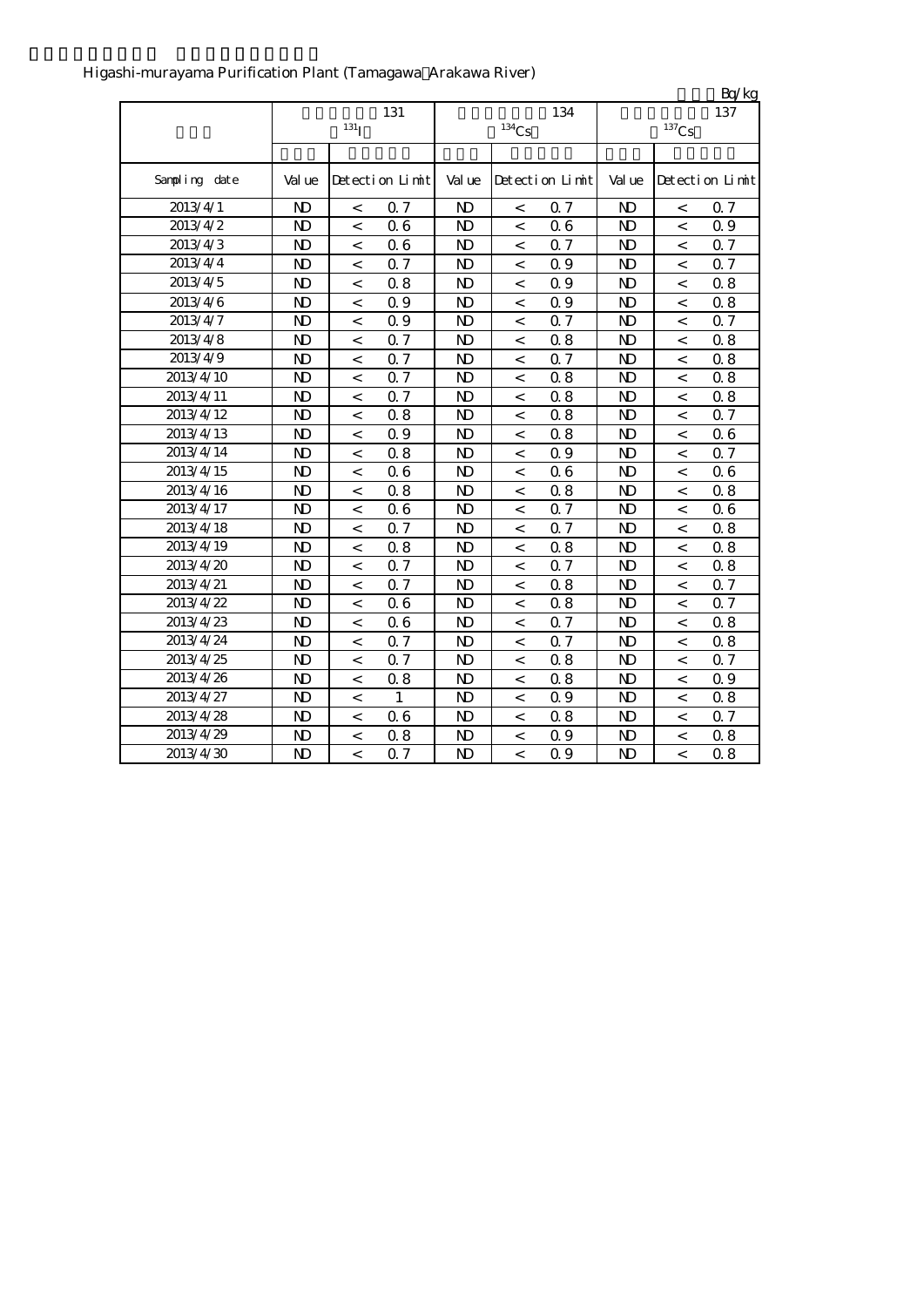# Nagasawa Purification Plant (Sagamigawa River)

|               |                |                          |                 |                |                          |                 |                |                     | Bq/kg           |
|---------------|----------------|--------------------------|-----------------|----------------|--------------------------|-----------------|----------------|---------------------|-----------------|
|               |                |                          | 131             |                |                          | 134             |                |                     | 137             |
|               |                | 131 <sub>I</sub>         |                 |                | $134$ Cs                 |                 |                | $^{137}\mathrm{Cs}$ |                 |
|               |                |                          |                 |                |                          |                 |                |                     |                 |
| Sampling date | Val ue         |                          | Detection Limit | Val ue         |                          | Detection Limit | Val ue         |                     | Detection Limit |
| 2013/4/1      | $\mathbf{N}$   | $\,<\,$                  | 06              | $\mathbf{N}$   | $\,<\,$                  | 06              | $\mathbf{D}$   | $\,<\,$             | Q <sub>7</sub>  |
| 2013/4/2      | $\mathbf{N}$   | $\,<\,$                  | 06              | $\mathbf{N}$   | $\,<\,$                  | 06              | $\mathbf{N}$   | $\,<\,$             | 08              |
| 2013/4/3      | $\mathbf{D}$   | $\,<\,$                  | 0.7             | $\mathbf{N}$   | $\,<\,$                  | 0.8             | $\mathbf{N}$   | $\,<\,$             | 0.8             |
| 2013/4/4      | $\mathbf{N}$   | $\,<$                    | 0.8             | $\mathbf{N}$   | $\,<$                    | 0.8             | $\mathbf{N}$   | $\,<$               | 0.8             |
| 2013/4/5      | $\mathbf{N}$   | $\,<\,$                  | 06              | $\mathbf{N}$   | $\,<$                    | 0.8             | $\mathbf{N}$   | $\,<\,$             | 08              |
| 2013/4/6      | $\mathbf{D}$   | $\,<\,$                  | 0.9             | $\mathbf{D}$   | $\,<\,$                  | 0.8             | N <sub>D</sub> | $\,<$               | 08              |
| 2013/4/7      | $\mathbf{N}$   | $\,<\,$                  | 08              | $\mathbf{N}$   | $\,<\,$                  | 0.5             | $\mathbf{N}$   | $\lt$               | Q <sub>7</sub>  |
| 2013/4/8      | $\mathbf{N}$   | $\overline{\phantom{0}}$ | 06              | $\mathbf{N}$   | $\,<\,$                  | 0.7             | $\mathbf{N}$   | $\overline{a}$      | Q 7             |
| 2013/4/9      | $\mathbf{N}$   | $\overline{\phantom{0}}$ | 06              | $\mathbf{N}$   | $\,<\,$                  | 0.7             | $\mathbf{N}$   | $\,<$               | 06              |
| 2013/4/10     | $\mathbf{N}$   | $\overline{\phantom{0}}$ | 08              | $\mathbf{N}$   | $\,<\,$                  | 0.8             | $\mathbf{N}$   | $\,<\,$             | 08              |
| 2013/4/11     | $\mathbf{N}$   | $\,<$                    | 08              | $\mathbf{N}$   | $\,<$                    | 0.8             | $\mathbf{N}$   | $\,<$               | 0.7             |
| 2013/4/12     | $\mathbf{D}$   | $\overline{\phantom{0}}$ | 08              | ND             | $\overline{\phantom{0}}$ | 0.8             | N <sub>D</sub> | $\,<$               | 08              |
| 2013/4/13     | $\mathbf{N}$   | $\overline{\phantom{0}}$ | 0.9             | N <sub>D</sub> | $\,<$                    | 0.9             | N <sub>D</sub> | $\,<\,$             | 0.8             |
| 2013/4/14     | $\mathbf{N}$   | $\overline{\phantom{0}}$ | 0.7             | $\mathbf{N}$   | $\,<$                    | 06              | $\mathbf{N}$   | $\,<$               | 0.8             |
| 2013/4/15     | $\mathbf{N}$   | $\,<\,$                  | 08              | $\mathbf{N}$   | $\,<\,$                  | 0.9             | $\mathbf{D}$   | $\,<\,$             | 0.8             |
| 2013/4/16     | $\mathbf{N}$   | $\overline{\phantom{0}}$ | 0.7             | $\mathbf{N}$   | $\,<\,$                  | 06              | $\mathbf{D}$   | $\,<\,$             | Q <sub>7</sub>  |
| 2013/4/17     | N <sub>D</sub> | $\overline{\phantom{0}}$ | 0.7             | N <sub>D</sub> | $\,<\,$                  | 0.8             | $\mathbf{N}$   | $\,<\,$             | 0.8             |
| 2013/4/18     | N <sub>D</sub> | $\overline{a}$           | Q <sub>7</sub>  | $\mathbf{N}$   | $\,<\,$                  | Q 9             | $\mathbf{N}$   | $\,<$               | $\Omega$ 7      |
| 2013/4/19     | $\mathbf{D}$   | $\overline{\phantom{a}}$ | 06              | $\mathbf{N}$   | $\overline{\phantom{0}}$ | 0.8             | $\mathbf{N}$   | $\,<$               | 06              |
| 2013/4/20     | $\mathbf{N}$   | $\,<\,$                  | 06              | $\mathbf{N}$   | $\,<\,$                  | 0.9             | $\mathbf{N}$   | $\,<\,$             | 06              |
| 2013/4/21     | $\mathbf{N}$   | $\,<$                    | 0.7             | $\mathbf{N}$   | $\,<$                    | 0.7             | $\mathbf{N}$   | $\,<\,$             | 0.9             |
| 2013/4/22     | $\mathbf{N}$   | $\overline{a}$           | 06              | $\mathbf{N}$   | $\,<$                    | 06              | $\mathbf{N}$   | $\,<\,$             | 06              |
| 2013/4/23     | $\mathbf{D}$   | $\overline{\phantom{0}}$ | 0.7             | $\mathbf{N}$   | $\,<\,$                  | 0.8             | $\mathbf{N}$   | $\,<\,$             | Q 7             |
| 2013/4/24     | $\mathbf{D}$   | $\,<\,$                  | Q <sub>7</sub>  | N)             | $\,<$                    | 0.9             | N)             | $\,<$               | 0.7             |
| 2013/4/25     | $\mathbf{N}$   | $\,<$                    | 06              | N <sub>D</sub> | $\,<$                    | 0.7             | N <sub>D</sub> | $\,<\,$             | 06              |
| 2013/4/26     | $\mathbf{N}$   | $\,<\,$                  | 0.5             | $\mathbf{N}$   | $\,<\,$                  | 0.7             | $\mathbf{D}$   | $\,<\,$             | 06              |
| 2013/4/27     | $\mathbf{N}$   | $\,<\,$                  | 08              | $\mathbf{N}$   | $\,<\,$                  | 0.9             | $\mathbf{N}$   | $\lt$               | 0.7             |
| 2013/4/28     | $\mathbf{N}$   | $\,<\,$                  | 0.5             | $\mathbf{N}$   | $\,<\,$                  | 06              | $\mathbf{N}$   | $\,<$               | 06              |
| 2013/4/29     | $\mathbf{N}$   | $\,<$                    | 06              | $\mathbf{D}$   | $\,<$                    | 0.6             | $\mathbf{D}$   | $\,<$               | 0.7             |
| 2013/4/30     | N <sub>D</sub> | $\overline{a}$           | 06              | N <sub>D</sub> | $\,<\,$                  | 0.8             | $\mathbf{N}$   | $\,<$               | 06              |